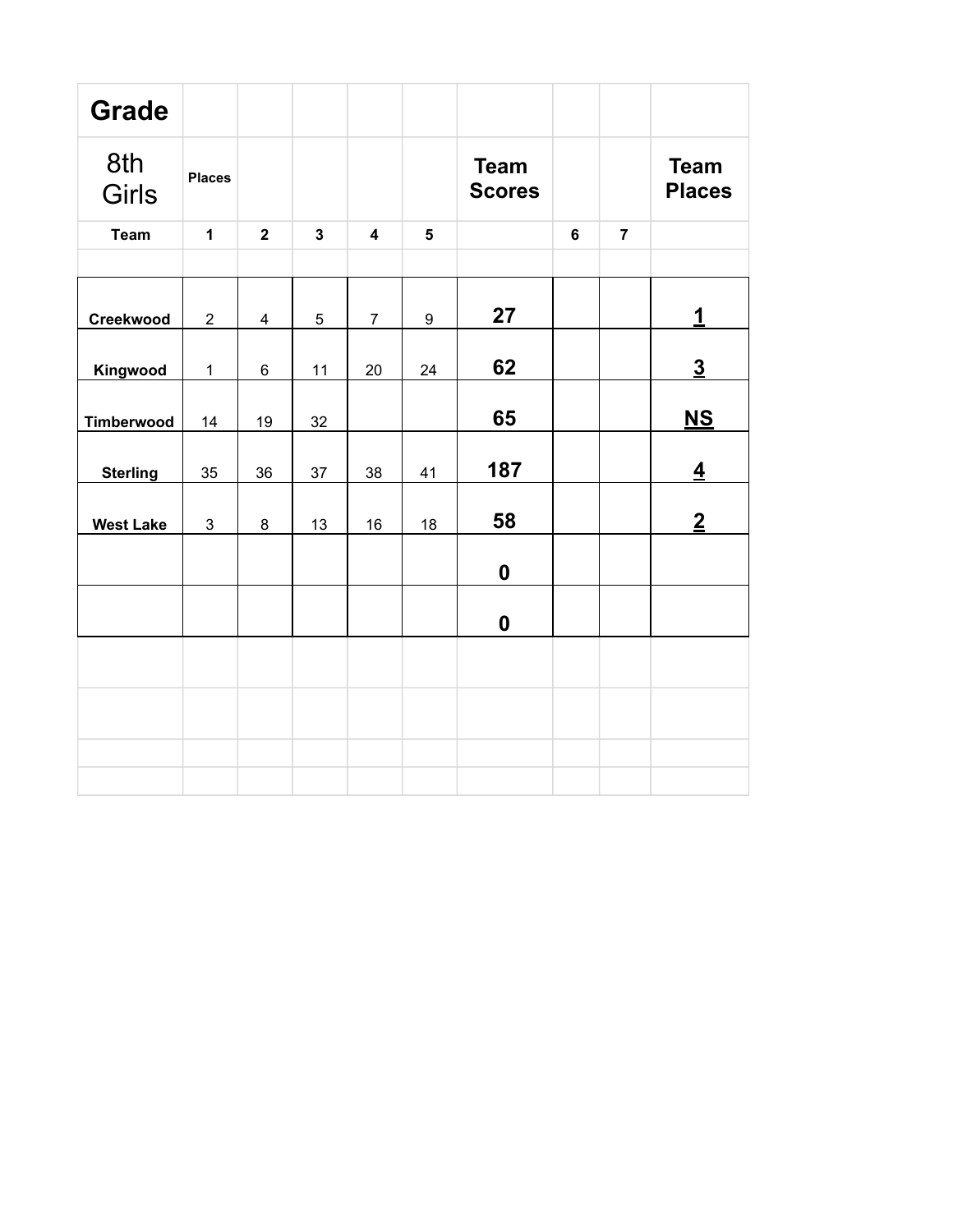|                |                |               |                      |        |       |    |            | 8th Grade Girls |             |            |      |     |           |            |        |       |      |
|----------------|----------------|---------------|----------------------|--------|-------|----|------------|-----------------|-------------|------------|------|-----|-----------|------------|--------|-------|------|
|                | Last Name      | First Name    | School               | Place  | Time  |    | Last Name  | First Name      | School      | Place      | Time |     | Last Name | First Name | School | Place | Time |
| $\mathbf{1}$   | Sepuvelda      | Isabel        | <b>KMS</b>           |        | 12'47 | 44 | Langley    | Hope            | <b>CMS</b>  | <b>NR</b>  |      | 87  |           |            |        |       |      |
| $\overline{2}$ | Gowen          | Gabriella     | <b>CMS</b>           |        | 13'08 |    | 45 Meza    | Melanie         | <b>CMS</b>  | <b>DNF</b> |      | 88  |           |            |        |       |      |
| 3              | Heinrich       | Avery         | $WLMS$ <sub>3</sub>  |        | 13'26 | 46 | Juarez     | Samantha        | <b>KMS</b>  | <b>NR</b>  |      | 89  |           |            |        |       |      |
| 4              | Tindall        | Molly         | <b>CMS</b>           |        | 14'22 | 47 | Kellen     | Sheyanne        | <b>KMS</b>  | <b>NR</b>  |      | 90  |           |            |        |       |      |
| 5              | Dye            | Clara         | <b>CMS</b>           |        | 14'42 | 48 | Lira       | Andrea          | <b>KMS</b>  | <b>NR</b>  |      | 91  |           |            |        |       |      |
| 6              | Ortega         | Rachel        | <b>KMS</b>           | 6      | 15'03 | 49 | Ricks      | Haylee          | <b>KMS</b>  | <b>NR</b>  |      | 92  |           |            |        |       |      |
| $\overline{7}$ | Spijkerman     | Mae           | CMS                  |        | 15'18 | 50 | Villarreal | Bella           | <b>KMS</b>  | <b>NR</b>  |      | 93  |           |            |        |       |      |
| 8              | <b>Ivory</b>   | Ella          | $WLMS _8$            |        | 15'22 | 51 | Torres     | Valeria         | <b>SMS</b>  | <b>NR</b>  |      | 94  |           |            |        |       |      |
| 9              | Molina         | Leah          | <b>CMS</b>           |        | 15'43 | 52 | Fowler     | Reagan          | WLMS NR     |            |      | 95  |           |            |        |       |      |
|                | 10 Obando      | Kaylin        | <b>CMS</b>           | 10     | 15'46 |    | 53 Funches | Kristiana       | <b>WLMS</b> |            |      | 96  |           |            |        |       |      |
| 11             | Hernandez      | Andrea        | <b>KMS</b>           | 11     | 15'54 | 54 | Guzman     | Chila           | <b>WLMS</b> |            |      | 97  |           |            |        |       |      |
| 12             | Tipp           | Campbell      | <b>CMS</b>           | 12     | 15'59 | 55 | Jackson    | Lunden          | <b>WLMS</b> |            |      | 98  |           |            |        |       |      |
|                | 13 Kozarsky    | Alexandra     | <b>WLMS</b>          | 13     | 16'00 | 56 | Kelsaw     | Kacey           | <b>WLMS</b> |            |      | 99  |           |            |        |       |      |
| 14             | Mohr           | Zoe           | TMS                  | $14$   | 16'12 | 57 | Morris     | Alaysia         | <b>WLMS</b> |            |      | 100 |           |            |        |       |      |
| 15             | Barker         | Ella          | <b>CMS</b>           | 15     | 16'29 | 58 |            |                 |             |            |      | 101 |           |            |        |       |      |
| 16             | Cox            | Magnolia      | $WLMS$ 16            |        | 16'59 | 59 |            |                 |             |            |      | 102 |           |            |        |       |      |
| 17             | Istratescu     | Mia           | <b>CMS</b>           | $17\,$ | 17'13 | 60 |            |                 |             |            |      | 103 |           |            |        |       |      |
| 18             | Maldonado      | Maddie        | <b>WLMS</b>          | 18     | 17'31 | 61 |            |                 |             |            |      | 104 |           |            |        |       |      |
| 19             | Drop           | Jasmine       | <b>TMS</b>           | 19     | 18'08 | 62 |            |                 |             |            |      | 105 |           |            |        |       |      |
| 20             | Arriaga        | Myah          | <b>KMS</b>           | $20\,$ | 18'11 | 63 |            |                 |             |            |      | 106 |           |            |        |       |      |
| 21             | Dougherty      | Riley         | $WLMS$ <sub>21</sub> |        | 19'12 | 64 |            |                 |             |            |      | 107 |           |            |        |       |      |
| 22             | Lopez          | Anna          | WLMS 22              |        | 19'19 | 65 |            |                 |             |            |      | 108 |           |            |        |       |      |
| 23             | Lozano         | Sophia        | $WLMS$ <sub>23</sub> |        | 19'39 | 66 |            |                 |             |            |      | 109 |           |            |        |       |      |
| 24             | Burca          | Alexia        | <b>KMS</b>           | 24     | 19'44 | 67 |            |                 |             |            |      | 110 |           |            |        |       |      |
| 25             | Avila          | Sophia        | $WLMS$ <sub>25</sub> |        | 19'56 | 68 |            |                 |             |            |      | 111 |           |            |        |       |      |
| 26             | Martinez       | Annabell      | CMS                  | 26     | 20'32 | 69 |            |                 |             |            |      | 112 |           |            |        |       |      |
| 27             | Danskin        | Genevieve     | <b>KMS</b>           | $27\,$ | 20'34 | 70 |            |                 |             |            |      | 113 |           |            |        |       |      |
| 28             | <b>Wolfe</b>   | Araya         | <b>KMS</b>           | $28\,$ | 20'35 | 71 |            |                 |             |            |      | 114 |           |            |        |       |      |
| 29             | Brown          | LaRaiya       | <b>CMS</b>           | 29     | 21'27 | 72 |            |                 |             |            |      | 115 |           |            |        |       |      |
| 30             |                |               |                      |        | 21'31 | 73 |            |                 |             |            |      | 116 |           |            |        |       |      |
| 31             | Cain           | Emma          | CMS                  | 31     | 21'35 | 74 |            |                 |             |            |      | 117 |           |            |        |       |      |
| 32             | Addison        | Vlach         | TMS                  | 32     | 21'36 | 75 |            |                 |             |            |      | 118 |           |            |        |       |      |
|                | 33 Egerman     | Elena         | WLMS 33              |        | 22'22 | 76 |            |                 |             |            |      | 119 |           |            |        |       |      |
|                | 34 Hemsing     | Gabi          | WLMS 34              |        | 22'24 | 77 |            |                 |             |            |      | 120 |           |            |        |       |      |
|                | 35 Gomez       | Camila        | SMS                  | 35     | 22'40 | 78 |            |                 |             |            |      | 121 |           |            |        |       |      |
|                | 36 Moellenkamp | Abbigail      | SMS                  | 36     | 23'06 | 79 |            |                 |             |            |      | 122 |           |            |        |       |      |
|                | $37$ Bell      | Quatanea      | SMS                  | 37     | 23'12 | 80 |            |                 |             |            |      | 123 |           |            |        |       |      |
|                | 38 Shirden     | Jewel         | SMS                  | 38     | 23'32 | 81 |            |                 |             |            |      | 124 |           |            |        |       |      |
|                | 39 Hardin      | Payton        | <b>KMS</b>           | $39\,$ | 24'03 | 82 |            |                 |             |            |      | 125 |           |            |        |       |      |
|                | 40 Vasquez     | Martha        | <b>KMS</b>           | 40     | 25'24 | 83 |            |                 |             |            |      | 126 |           |            |        |       |      |
|                | 41 Rios        | Ruby          | SMS                  | 41     | 26'03 | 84 |            |                 |             |            |      | 127 |           |            |        |       |      |
|                | 42 Balderas    | Marissa       | <b>KMS</b>           | 42     | 26'33 | 85 |            |                 |             |            |      | 128 |           |            |        |       |      |
|                | 43 Anderson    | Wandolwyn SMS |                      | 43     | 28'54 | 86 |            |                 |             |            |      | 129 |           |            |        |       |      |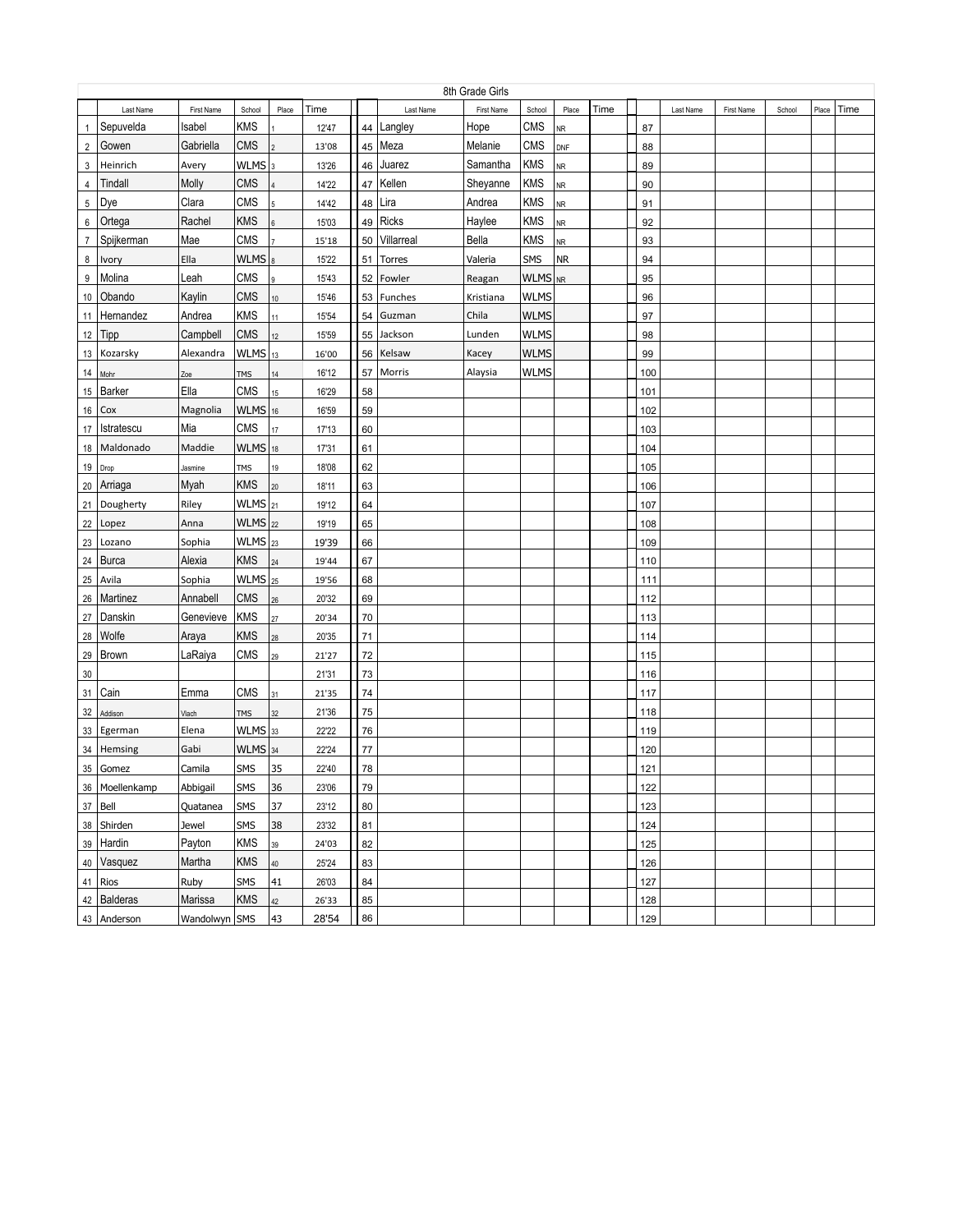|        | <b>CREEKWOOD 8th GRADE Girls</b> |            |            |                      |  |        |           |            |        |      |  |  |
|--------|----------------------------------|------------|------------|----------------------|--|--------|-----------|------------|--------|------|--|--|
|        | Last Name                        | First Name | School     | Time                 |  |        | Last Name | First Name | School | Time |  |  |
| 1      | Gowen                            | Gabriella  | <b>CMS</b> | $\vert$ <sub>2</sub> |  | 31     |           |            |        |      |  |  |
|        | $2$ Dye                          | Clara      | <b>CMS</b> | $\vert$ 5            |  | 32     |           |            |        |      |  |  |
|        | $_3$ Tindall                     | Molly      | <b>CMS</b> | $ 4\rangle$          |  | 33     |           |            |        |      |  |  |
|        | $4$ Obando                       | Kaylin     | <b>CMS</b> | 10                   |  | 34     |           |            |        |      |  |  |
|        | <sub>5</sub> Spijkerman          | Mae        | <b>CMS</b> | $ 7\rangle$          |  | 35     |           |            |        |      |  |  |
|        | $_6$ Molina                      | Leah       | <b>CMS</b> | $\vert$ 9            |  | 36     |           |            |        |      |  |  |
|        | $7$ Tipp                         | Campbell   | <b>CMS</b> | 12                   |  | 37     |           |            |        |      |  |  |
|        | 8   Istratescu                   | Mia        | <b>CMS</b> | 17                   |  | $38\,$ |           |            |        |      |  |  |
|        | 9 Barker                         | Ella       | <b>CMS</b> | 15                   |  | 39     |           |            |        |      |  |  |
|        | 10 Langley                       | Hope       | <b>CMS</b> | NR                   |  | $40\,$ |           |            |        |      |  |  |
|        | $_{11}$   Brown                  | LaRaiya    | <b>CMS</b> | 29                   |  | 41     |           |            |        |      |  |  |
|        | $_{12}$ Meza                     | Melanie    | <b>CMS</b> | DNF                  |  | 42     |           |            |        |      |  |  |
|        | $_{13}$ Martinez                 | Annabell   | <b>CMS</b> | 26                   |  | 43     |           |            |        |      |  |  |
| 14     | Cain                             | Emma       | <b>CMS</b> | 31                   |  | 44     |           |            |        |      |  |  |
| 15     |                                  |            |            |                      |  | 45     |           |            |        |      |  |  |
| $16\,$ |                                  |            |            |                      |  | 46     |           |            |        |      |  |  |
| $17\,$ |                                  |            |            |                      |  | $47\,$ |           |            |        |      |  |  |
| $18\,$ |                                  |            |            |                      |  | 48     |           |            |        |      |  |  |
| $19$   |                                  |            |            |                      |  | 49     |           |            |        |      |  |  |
| 20     |                                  |            |            |                      |  | 50     |           |            |        |      |  |  |
| 21     |                                  |            |            |                      |  | 51     |           |            |        |      |  |  |
| 22     |                                  |            |            |                      |  | 52     |           |            |        |      |  |  |
| 23     |                                  |            |            |                      |  | 53     |           |            |        |      |  |  |
| 24     |                                  |            |            |                      |  | 54     |           |            |        |      |  |  |
| 25     |                                  |            |            |                      |  | 55     |           |            |        |      |  |  |
| 26     |                                  |            |            |                      |  | 56     |           |            |        |      |  |  |
| 27     |                                  |            |            |                      |  | 57     |           |            |        |      |  |  |
| 28     |                                  |            |            |                      |  | 58     |           |            |        |      |  |  |
| 29     |                                  |            |            |                      |  | 59     |           |            |        |      |  |  |
| 30     |                                  |            |            |                      |  | 60     |           |            |        |      |  |  |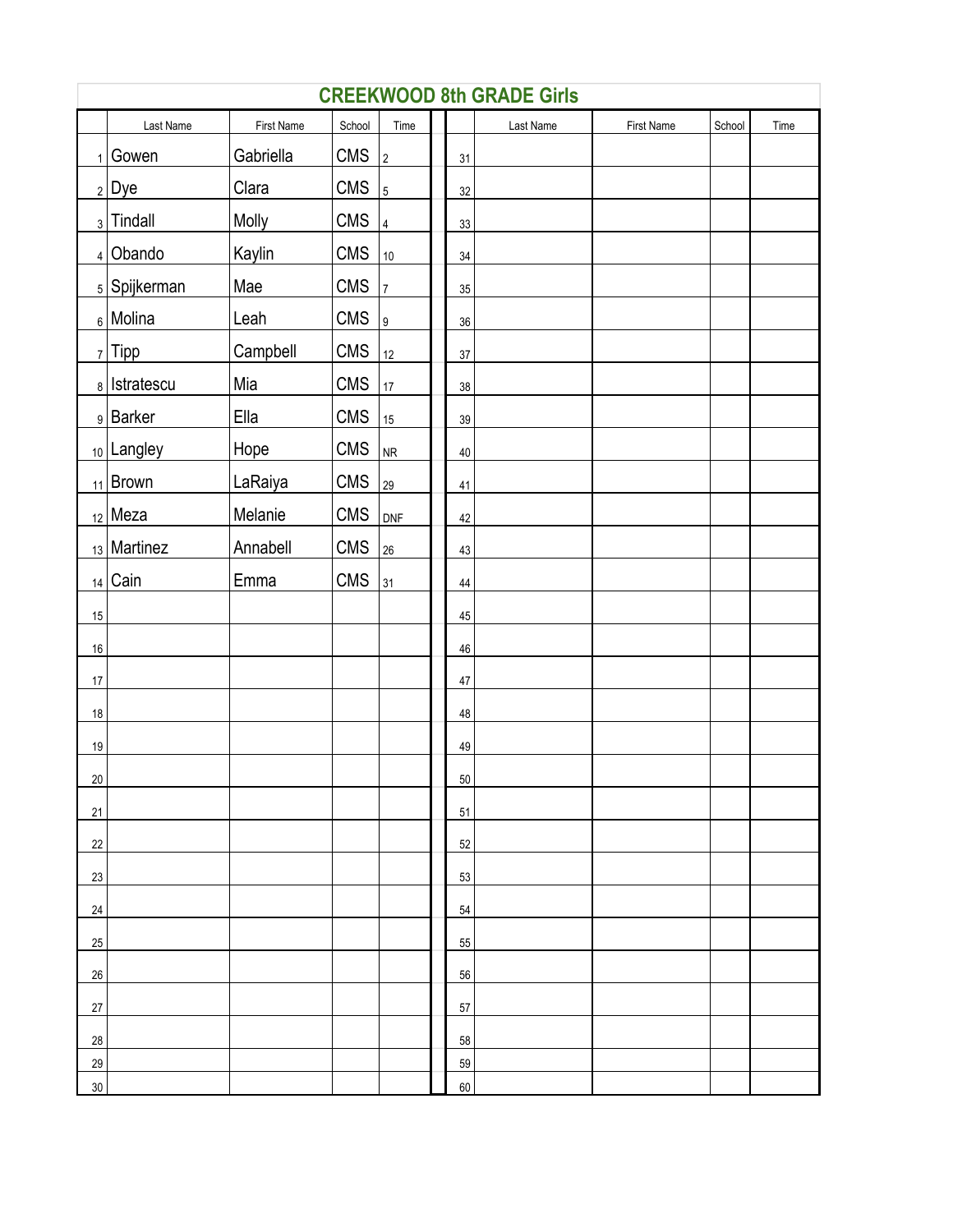|        | <b>KINGWOOD 8th GRADE Girls</b> |              |            |                 |  |        |           |            |        |      |  |  |  |
|--------|---------------------------------|--------------|------------|-----------------|--|--------|-----------|------------|--------|------|--|--|--|
|        | Last Name                       | First Name   | School     | Time            |  |        | Last Name | First Name | School | Time |  |  |  |
|        | $_1$ Arriaga                    | Myah         | <b>KMS</b> | 20              |  | 31     |           |            |        |      |  |  |  |
|        | $2$ Balderas                    | Marissa      | <b>KMS</b> | 42              |  | 32     |           |            |        |      |  |  |  |
|        | $3$ Burca                       | Alexia       | <b>KMS</b> | 24              |  | 33     |           |            |        |      |  |  |  |
|        | 4 Danskin                       | Genevieve    | <b>KMS</b> | 27              |  | $34\,$ |           |            |        |      |  |  |  |
|        | $_5$ Hardin                     | Payton       | <b>KMS</b> | 39              |  | 35     |           |            |        |      |  |  |  |
|        | $_6$ Juarez                     | Samantha     | <b>KMS</b> | <b>NR</b>       |  | $36\,$ |           |            |        |      |  |  |  |
|        | $7$ Kellen                      | Sheyanne     | <b>KMS</b> | <b>NR</b>       |  | $37\,$ |           |            |        |      |  |  |  |
|        | 8 Lira                          | Andrea       | <b>KMS</b> | NR              |  | $38\,$ |           |            |        |      |  |  |  |
|        | 9 Ortega                        | Rachel       | <b>KMS</b> | $6\overline{6}$ |  | 39     |           |            |        |      |  |  |  |
|        | $_{10}$ Ricks                   | Haylee       | <b>KMS</b> | <b>NR</b>       |  | $40\,$ |           |            |        |      |  |  |  |
|        | $_{11}$ Sepuvelda               | Isabel       | <b>KMS</b> | $\mathbf{1}$    |  | 41     |           |            |        |      |  |  |  |
|        | 12 Vasquez                      | Martha       | <b>KMS</b> | 40              |  | 42     |           |            |        |      |  |  |  |
|        | 13 Villarreal                   | <b>Bella</b> | <b>KMS</b> | NR              |  | 43     |           |            |        |      |  |  |  |
|        | $14$ Wolfe                      | Araya        | <b>KMS</b> | 28              |  | $44\,$ |           |            |        |      |  |  |  |
|        | 15 Hernandez                    | Andrea       | <b>KMS</b> | 11              |  | 45     |           |            |        |      |  |  |  |
| 16     |                                 |              | <b>KMS</b> |                 |  | 46     |           |            |        |      |  |  |  |
| $17\,$ |                                 |              | <b>KMS</b> |                 |  | 47     |           |            |        |      |  |  |  |
| 18     |                                 |              | <b>KMS</b> |                 |  | 48     |           |            |        |      |  |  |  |
| 19     |                                 |              |            |                 |  | 49     |           |            |        |      |  |  |  |
| 20     |                                 |              |            |                 |  | 50     |           |            |        |      |  |  |  |
| 21     |                                 |              |            |                 |  | 51     |           |            |        |      |  |  |  |
| 22     |                                 |              |            |                 |  | 52     |           |            |        |      |  |  |  |
| 23     |                                 |              |            |                 |  | 53     |           |            |        |      |  |  |  |
| 24     |                                 |              |            |                 |  | 54     |           |            |        |      |  |  |  |
| 25     |                                 |              |            |                 |  | 55     |           |            |        |      |  |  |  |
| 26     |                                 |              |            |                 |  | 56     |           |            |        |      |  |  |  |
| 27     |                                 |              |            |                 |  | 57     |           |            |        |      |  |  |  |
| 28     |                                 |              |            |                 |  | 58     |           |            |        |      |  |  |  |
| 29     |                                 |              |            |                 |  | 59     |           |            |        |      |  |  |  |
| 30     |                                 |              |            |                 |  | 60     |           |            |        |      |  |  |  |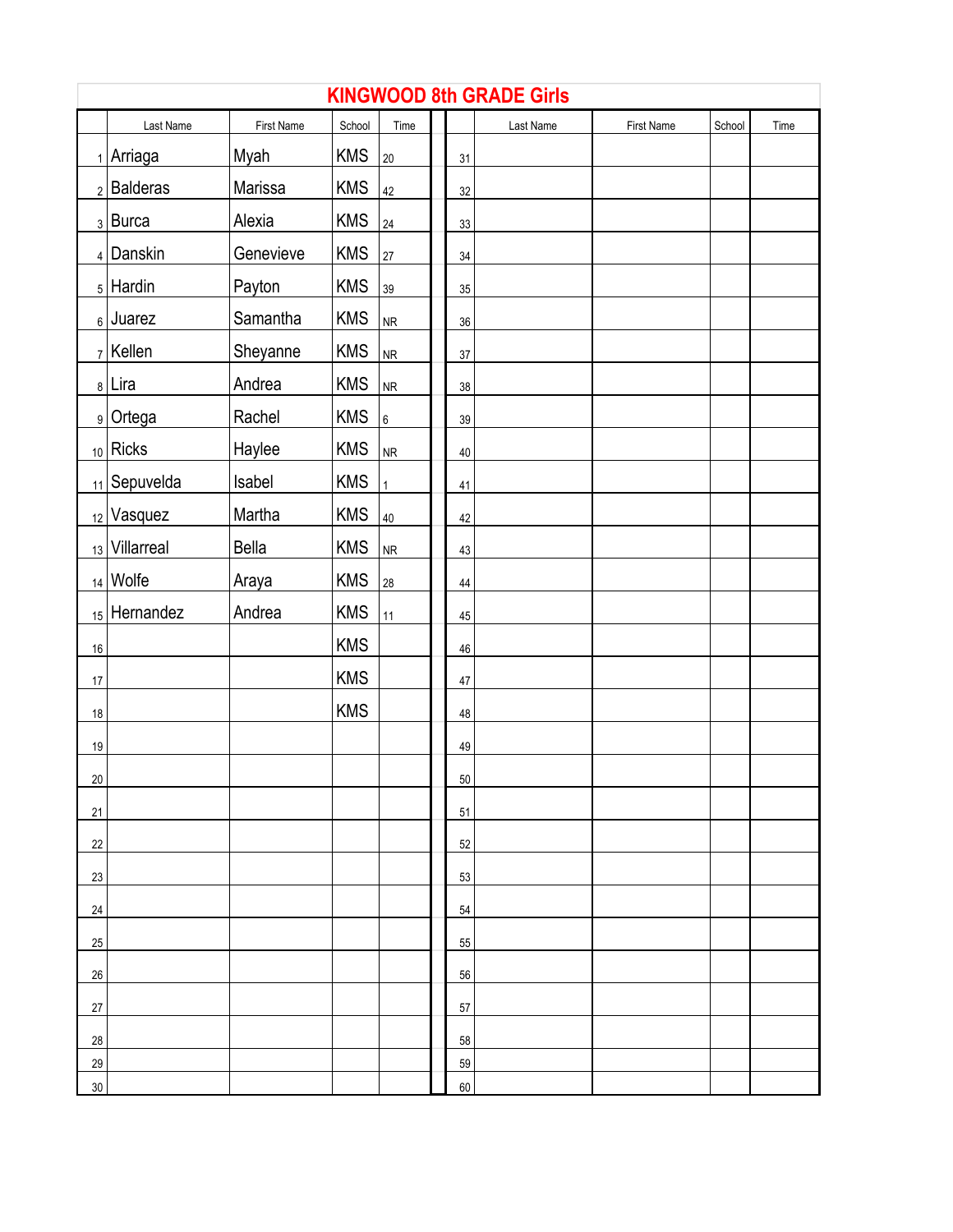|                  | <b>TIMBERWOOD 8th GRADE Girls</b> |            |            |        |  |    |           |            |        |      |  |  |
|------------------|-----------------------------------|------------|------------|--------|--|----|-----------|------------|--------|------|--|--|
|                  | Last Name                         | First Name | School     | Time   |  |    | Last Name | First Name | School | Time |  |  |
|                  | 1 Mohr                            | Zoe        | <b>TMS</b> | 14     |  | 31 |           |            |        |      |  |  |
|                  | 2 Drop                            | Jasmine    | <b>TMS</b> | $19$   |  | 31 |           |            |        |      |  |  |
|                  | 3 Addison                         | Vlach      | <b>TMS</b> | $32\,$ |  | 31 |           |            |        |      |  |  |
| $\overline{4}$   |                                   |            | <b>TMS</b> |        |  | 31 |           |            |        |      |  |  |
| $\mathbf 5$      |                                   |            | <b>TMS</b> |        |  | 31 |           |            |        |      |  |  |
| $\,6\,$          |                                   |            | <b>TMS</b> |        |  | 31 |           |            |        |      |  |  |
| $\overline{7}$   |                                   |            | <b>TMS</b> |        |  | 31 |           |            |        |      |  |  |
| $\bf 8$          |                                   |            | <b>TMS</b> |        |  | 31 |           |            |        |      |  |  |
| $\boldsymbol{9}$ |                                   |            | <b>TMS</b> |        |  | 31 |           |            |        |      |  |  |
| $10\,$           |                                   |            | <b>TMS</b> |        |  | 31 |           |            |        |      |  |  |
| 11               |                                   |            |            |        |  | 31 |           |            |        |      |  |  |
| 12               |                                   |            |            |        |  | 31 |           |            |        |      |  |  |
| 13               |                                   |            |            |        |  | 31 |           |            |        |      |  |  |
| $14$             |                                   |            |            |        |  | 31 |           |            |        |      |  |  |
| 15               |                                   |            |            |        |  | 31 |           |            |        |      |  |  |
| $16\,$           |                                   |            |            |        |  | 31 |           |            |        |      |  |  |
| 17               |                                   |            |            |        |  | 31 |           |            |        |      |  |  |
| $18\,$           |                                   |            |            |        |  | 31 |           |            |        |      |  |  |
| 19               |                                   |            |            |        |  | 31 |           |            |        |      |  |  |
| 20 <sup>°</sup>  |                                   |            |            |        |  | 31 |           |            |        |      |  |  |
| 21               |                                   |            |            |        |  | 31 |           |            |        |      |  |  |
| 22               |                                   |            |            |        |  | 31 |           |            |        |      |  |  |
| 23               |                                   |            |            |        |  | 31 |           |            |        |      |  |  |
| 24               |                                   |            |            |        |  | 31 |           |            |        |      |  |  |
| 25               |                                   |            |            |        |  | 31 |           |            |        |      |  |  |
| 26               |                                   |            |            |        |  | 31 |           |            |        |      |  |  |
| 27               |                                   |            |            |        |  | 31 |           |            |        |      |  |  |
| 28               |                                   |            |            |        |  | 31 |           |            |        |      |  |  |
| 29               |                                   |            |            |        |  | 31 |           |            |        |      |  |  |
| $30\,$           |                                   |            |            |        |  | 31 |           |            |        |      |  |  |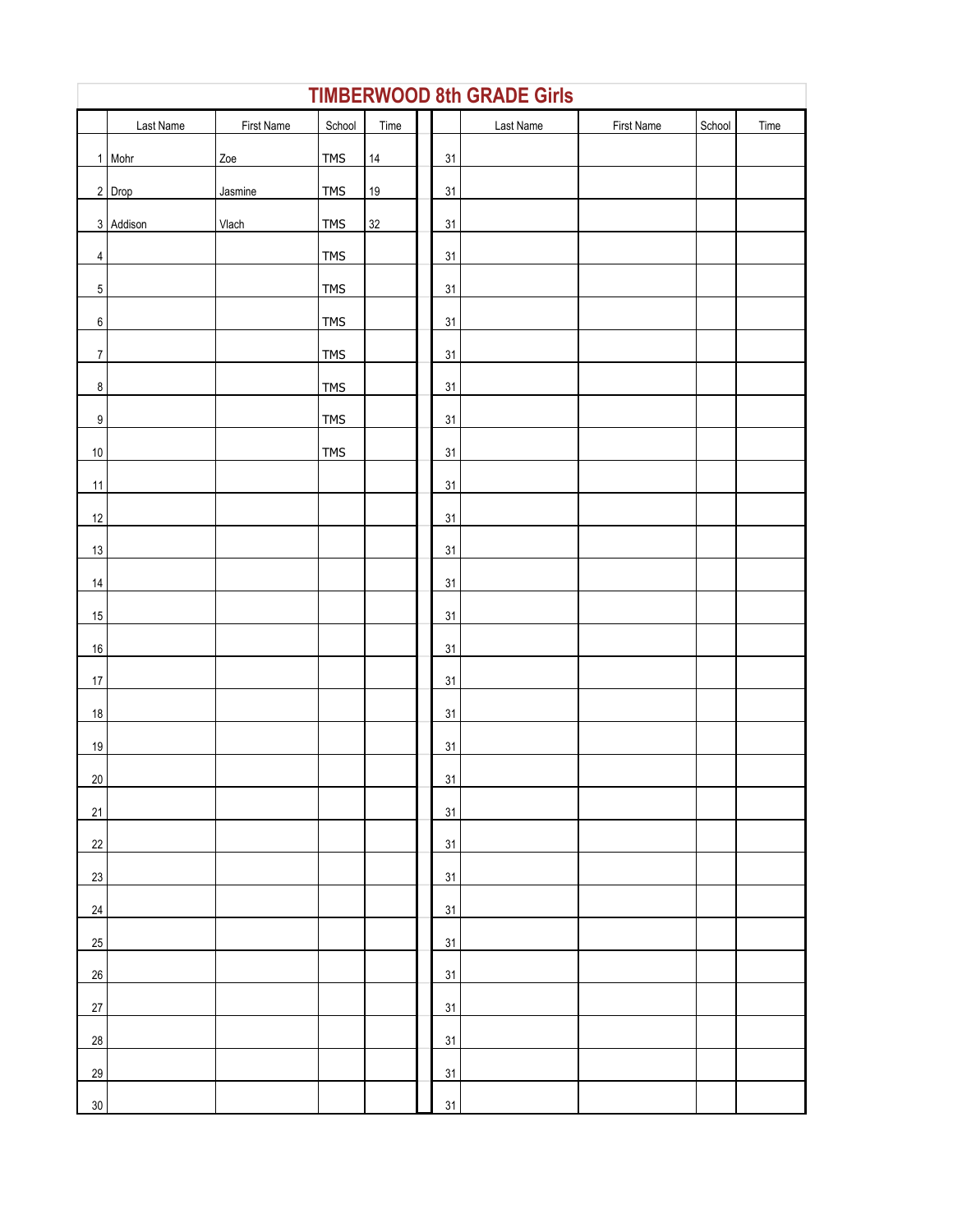|                  | <b>STERLING 8th GRADE Girls</b> |            |            |            |  |        |           |            |        |      |  |  |  |
|------------------|---------------------------------|------------|------------|------------|--|--------|-----------|------------|--------|------|--|--|--|
|                  | Last Name                       | First Name | School     | Time       |  |        | Last Name | First Name | School | Time |  |  |  |
|                  | 1 Anderson                      | Wandolwyn  | SMS        | 43         |  | 31     |           |            |        |      |  |  |  |
|                  | $2$ Bell                        | Quatanea   | SMS        | $37\,$     |  | $32\,$ |           |            |        |      |  |  |  |
|                  | 3 Gomez                         | Camila     | SMS        | 35         |  | 33     |           |            |        |      |  |  |  |
|                  | 4 Moellenkamp                   | Abbigail   | SMS        | $36\,$     |  | 34     |           |            |        |      |  |  |  |
|                  | $5$ Rios                        | Ruby       | <b>SMS</b> | 41         |  | $35\,$ |           |            |        |      |  |  |  |
|                  | $6$ Shirden                     | Jewel      | SMS        | 38         |  | 36     |           |            |        |      |  |  |  |
|                  | 7 Torres                        | Valeria    | SMS        | ${\sf NR}$ |  | $37\,$ |           |            |        |      |  |  |  |
| $\boldsymbol{8}$ |                                 |            | SMS        |            |  | $38\,$ |           |            |        |      |  |  |  |
| $\boldsymbol{9}$ |                                 |            | <b>SMS</b> |            |  | $39\,$ |           |            |        |      |  |  |  |
| 10               |                                 |            | <b>SMS</b> |            |  | $40\,$ |           |            |        |      |  |  |  |
| 11               |                                 |            | <b>SMS</b> |            |  | 41     |           |            |        |      |  |  |  |
| 12               |                                 |            | <b>SMS</b> |            |  | 42     |           |            |        |      |  |  |  |
| 13               |                                 |            | <b>SMS</b> |            |  | 43     |           |            |        |      |  |  |  |
| 14               |                                 |            | SMS        |            |  | $44\,$ |           |            |        |      |  |  |  |
| $15\,$           |                                 |            | <b>SMS</b> |            |  | $45\,$ |           |            |        |      |  |  |  |
| 16               |                                 |            | SMS        |            |  | $46\,$ |           |            |        |      |  |  |  |
| $17\,$           |                                 |            |            |            |  | $47\,$ |           |            |        |      |  |  |  |
| 18               |                                 |            |            |            |  | 48     |           |            |        |      |  |  |  |
| 19               |                                 |            |            |            |  | 49     |           |            |        |      |  |  |  |
| 20 <sup>°</sup>  |                                 |            |            |            |  | 50     |           |            |        |      |  |  |  |
| 21               |                                 |            |            |            |  | 51     |           |            |        |      |  |  |  |
| 22               |                                 |            |            |            |  | 52     |           |            |        |      |  |  |  |
| 23               |                                 |            |            |            |  | 53     |           |            |        |      |  |  |  |
| 24               |                                 |            |            |            |  | 54     |           |            |        |      |  |  |  |
| 25               |                                 |            |            |            |  | 55     |           |            |        |      |  |  |  |
| 26               |                                 |            |            |            |  | 56     |           |            |        |      |  |  |  |
| 27               |                                 |            |            |            |  | 57     |           |            |        |      |  |  |  |
| 28               |                                 |            |            |            |  | 58     |           |            |        |      |  |  |  |
| 29               |                                 |            |            |            |  | 59     |           |            |        |      |  |  |  |
| 30               |                                 |            |            |            |  | 60     |           |            |        |      |  |  |  |